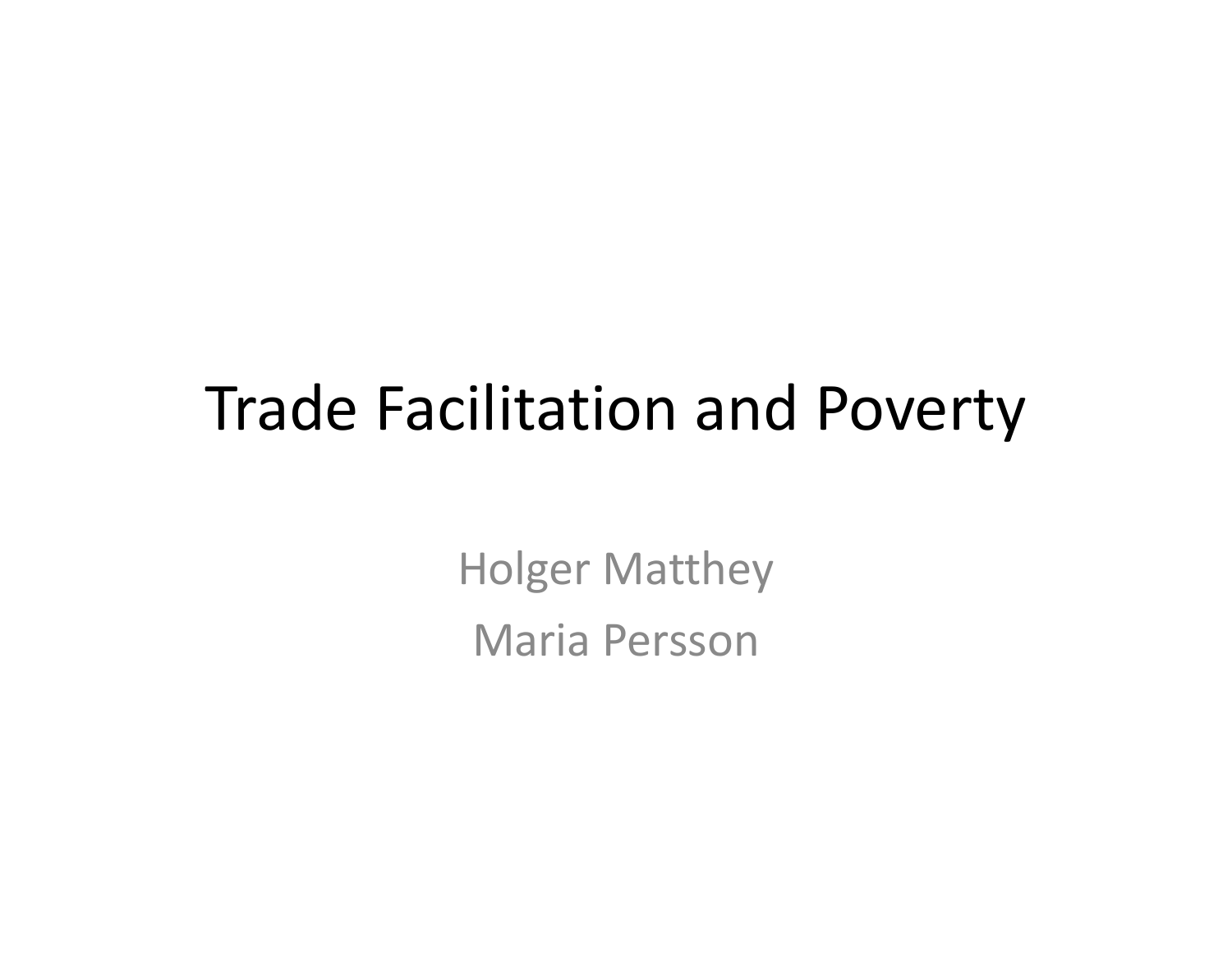# Introduction

- Trade facilitation: reducing red tape at the border
- Has been shown to affect trade. How does this affect poverty rates?
- Test a simple trade facilitation reform in "Rich" countries. How does this affect poverty rates in Brazil and Vietnam?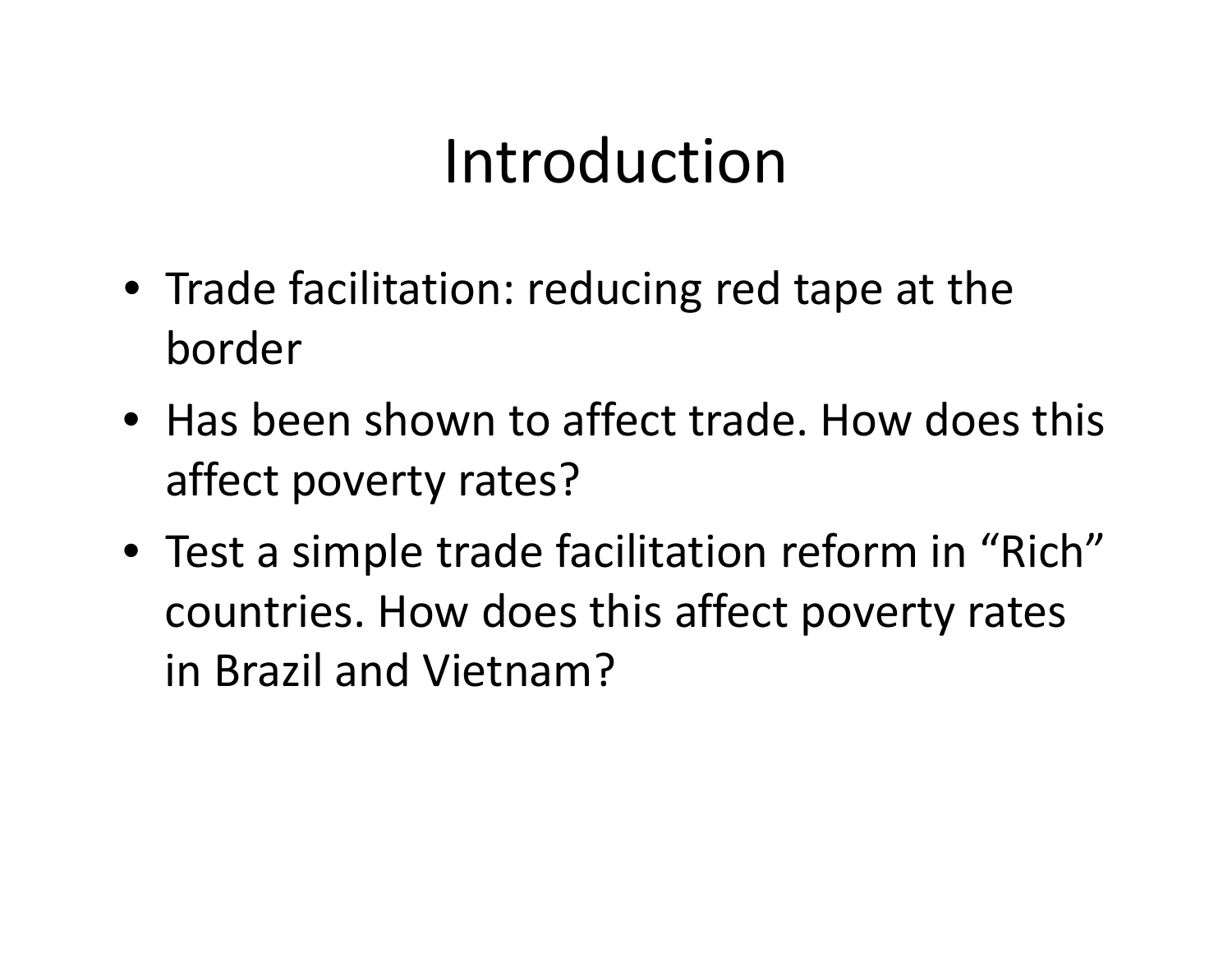# Experiment

- Trade facilitation is modeled as <sup>a</sup> shock to "ams": import augmenting technical change, which lowers the effective price of imported products.
- We try two scenarios in each country:
	- 10% shock on agricultural goods imported by "Rich" countries
	- 10% shock on manufactured goods imported by "Rich" countries
- •Interpretation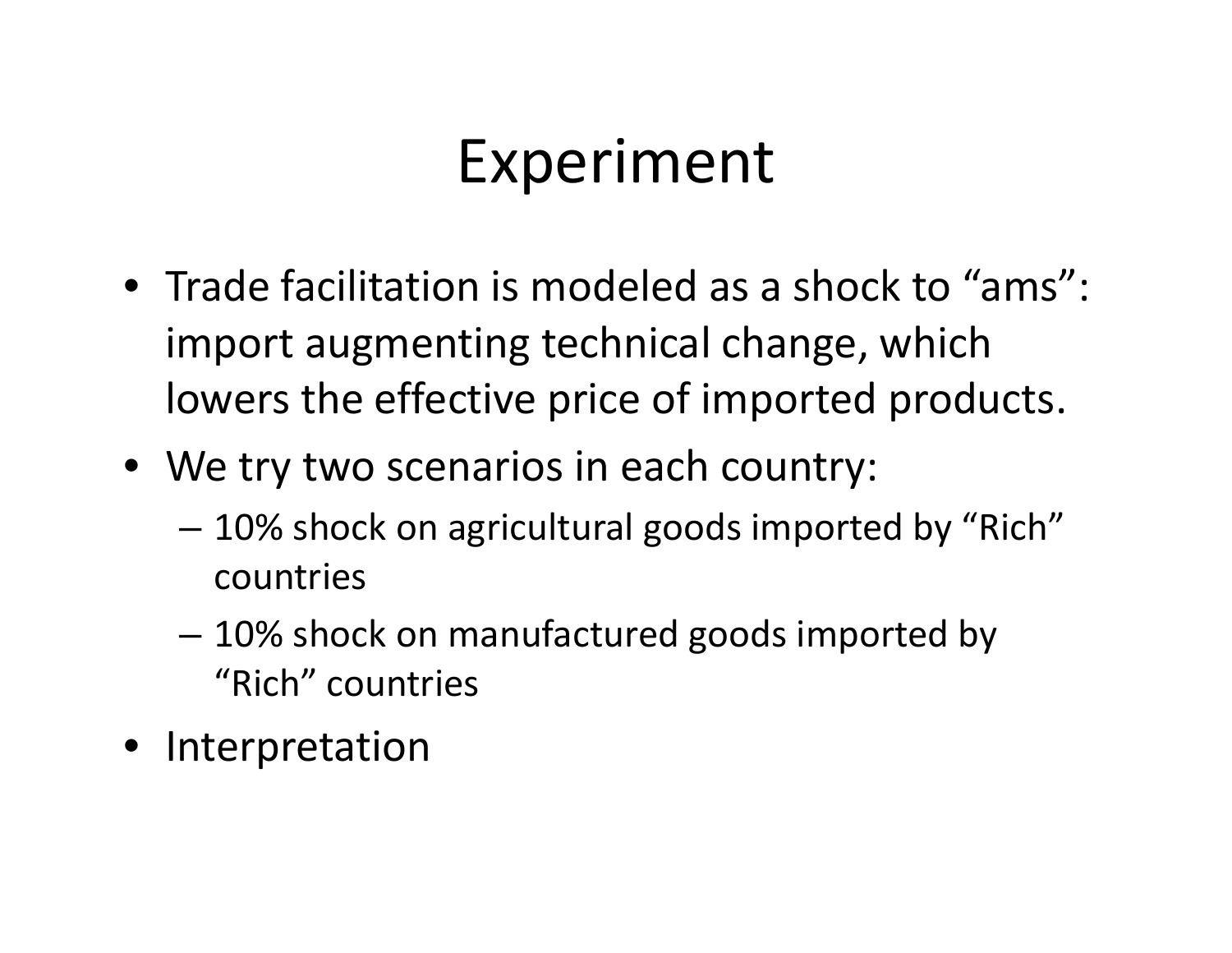## **Starting Point: Trade Impact of AMS Shocks**



**Import prices (pms-ams) fall around 7-9%**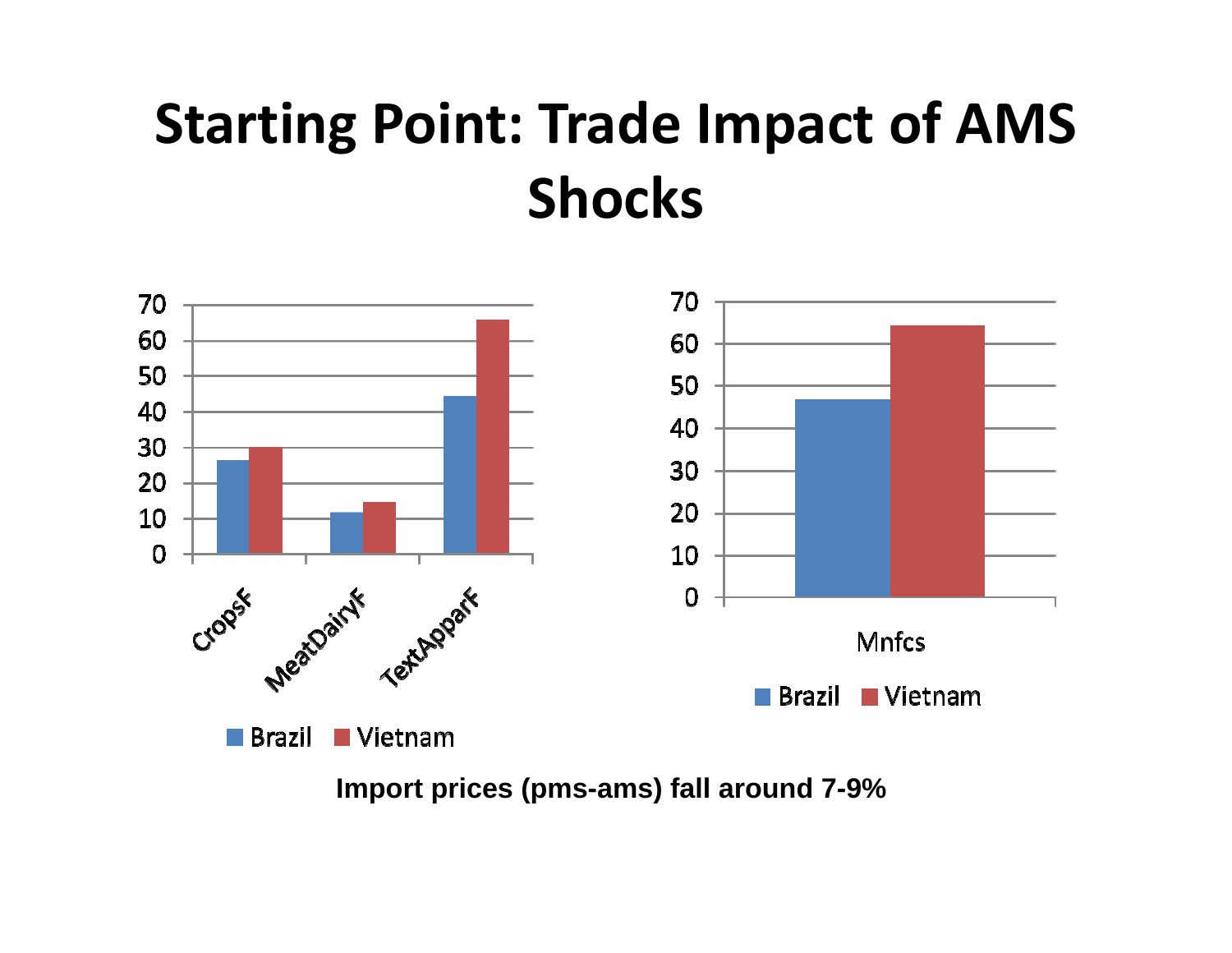## Vietnam: Poverty Effects

|                   |                   | <b>AGRICULT</b> |         |         |         | NNAGRCLT URBLABOR RURLABOR TRANSFER |         | <b>URBDIVRS RURDIVRS Total</b> |         |
|-------------------|-------------------|-----------------|---------|---------|---------|-------------------------------------|---------|--------------------------------|---------|
| Agriculture shock |                   |                 |         |         |         |                                     |         |                                |         |
|                   | Earnings          | $-0.02$         | 0.01    | 0.00    | 0.00    | 0.00                                | $-0.01$ | $-0.05$                        | $-0.06$ |
|                   | <b>Taxes</b>      | 0.00            | 0.00    | 0.00    | 0.00    | 0.00                                | 0.00    | 0.01                           | 0.02    |
|                   | Cost of<br>living | 0.00            | 0.00    | 0.00    | 0.00    | 0.00                                | 0.00    | $-0.01$                        | $-0.02$ |
|                   | <b>Total</b>      | $-0.02$         | 0.01    | 0.00    | 0.00    | 0.00                                | $-0.01$ | $-0.05$                        | $-0.06$ |
| Manufacture shock |                   |                 |         |         |         |                                     |         |                                |         |
|                   | Earnings          | 0.02            | $-0.01$ | 0.00    | 0.00    | 0.00                                | 0.01    | 0.04                           | 0.04    |
|                   | <b>Taxes</b>      | 0.00            | 0.01    | 0.00    | 0.00    | 0.00                                | 0.01    | 0.02                           | 0.04    |
|                   | Cost of<br>living | $-0.01$         | $-0.05$ | $-0.01$ | $-0.02$ | 0.00                                | $-0.05$ | $-0.24$                        | $-0.39$ |
|                   | Total             | 0.00            | $-0.05$ | $-0.01$ | $-0.02$ | 0.00                                | $-0.04$ | $-0.19$                        | $-0.31$ |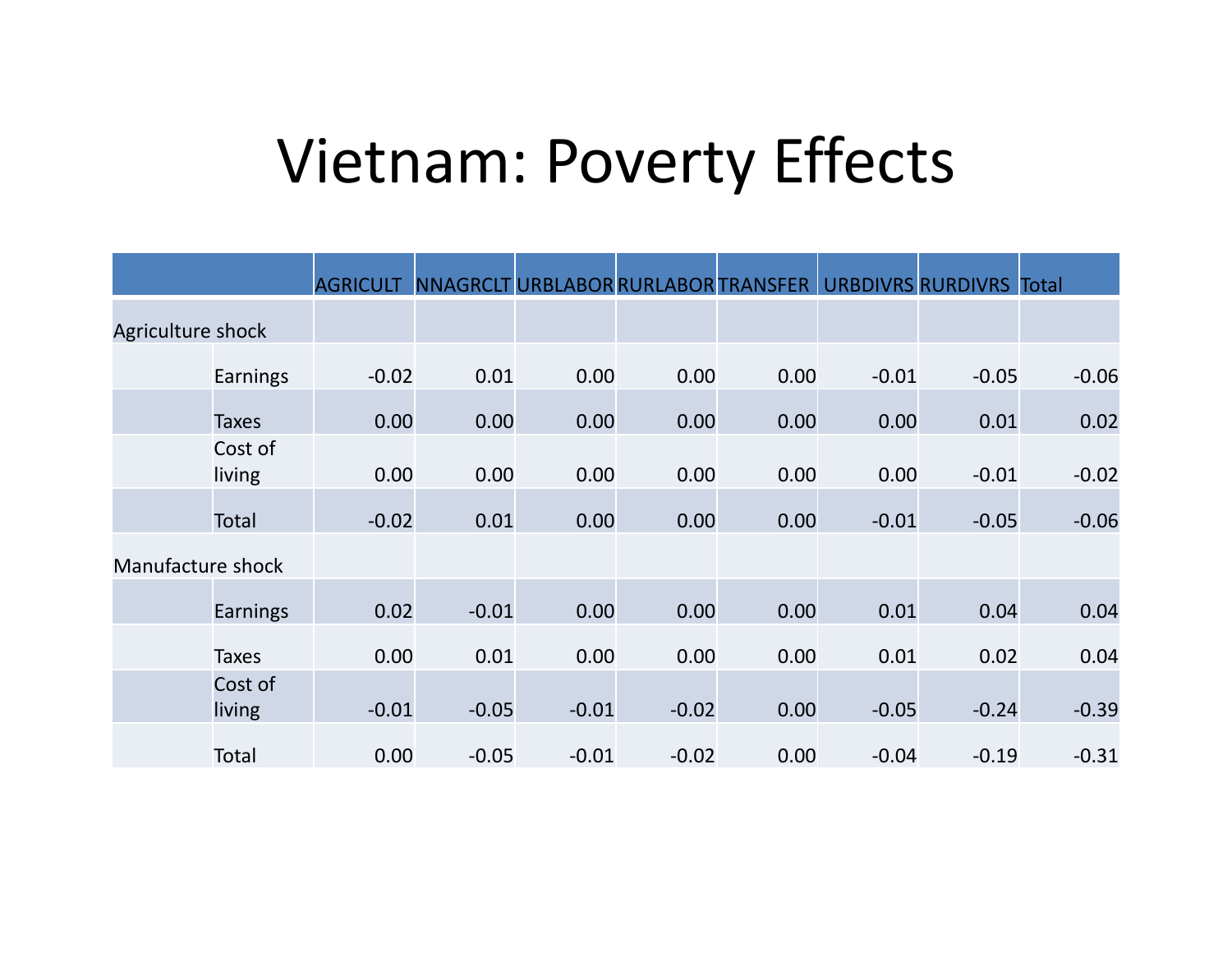# Vietnam

- Key stratum: Rural diversified.
- Earn their income from many sources, but wages for unskilled labor is important
- This decreases in the agriculture scenario and increases in the manufactures scenario.
- However, results driven by cost of living rather than earnings
	- – Nominal prices rise for key group, but national income grows more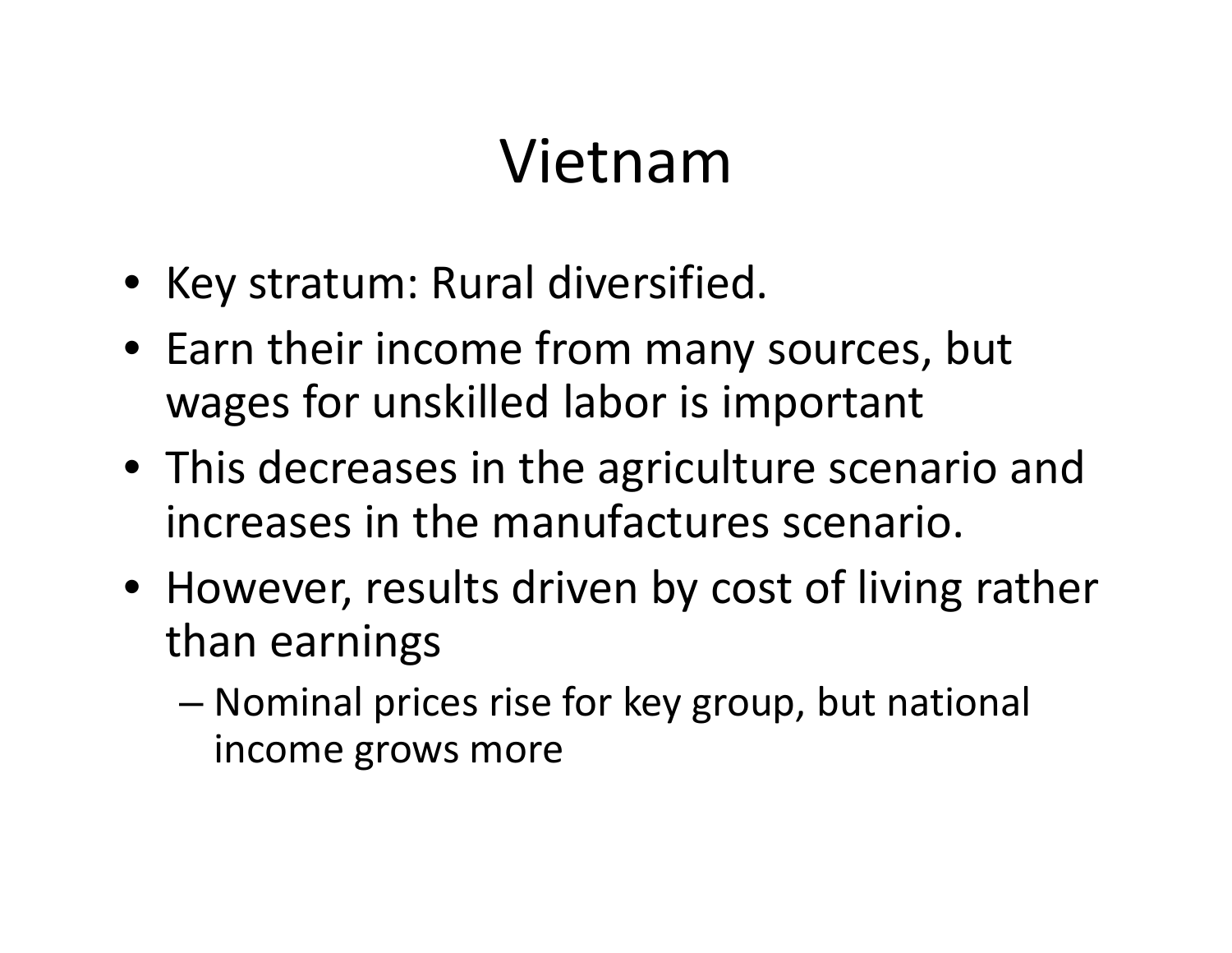### **Poverty Impact of Trade Shocks Brazil**

|                       | <b>AGRICULT</b> |           |           |           | NNAGRCLT URBLABOR RURLABOR TRANSFER URBDIVRS RURDIVRS Total |           |           |           |
|-----------------------|-----------------|-----------|-----------|-----------|-------------------------------------------------------------|-----------|-----------|-----------|
|                       |                 |           |           |           |                                                             |           |           |           |
| <b>Agriculture</b>    |                 |           |           |           |                                                             |           |           |           |
| <b>Income</b>         | $-0.1049$       | 0.0103    | 0.0313    | 0.0373    | $\mathbf 0$                                                 | $-0.0268$ | $-0.01$   | $-0.0627$ |
| <b>Tax</b>            | 0.0012          | 0.0016    | 0.0087    | 0.0103    | $\mathbf 0$                                                 | 0.0025    | 0.0011    | 0.0254    |
| <b>Cost of living</b> | 0.0034          | 0.0047    | 0.025     | 0.0297    | 0.039                                                       | 0.0115    | 0.0054    | 0.1187    |
| <b>Total</b>          | $-0.1003$       | 0.0167    | 0.065     | 0.0773    | 0.039                                                       | $-0.0127$ | $-0.0034$ | 0.0815    |
|                       |                 |           |           |           |                                                             |           |           |           |
| <b>Manufacturing</b>  |                 |           |           |           |                                                             |           |           |           |
| <b>Income</b>         | 0.1118          | 0.0006    | 0.0259    | 0.0308    | $\mathbf 0$                                                 | 0.0433    | 0.0175    | 0.2299    |
| Tax                   | $-0.0003$       | $-0.0005$ | $-0.0026$ | $-0.0031$ | $\mathbf 0$                                                 | $-0.0007$ | $-0.0003$ | $-0.0075$ |
| <b>Cost of living</b> | $-0.0339$       | $-0.0472$ | $-0.2489$ | $-0.296$  | $-0.3879$                                                   | $-0.1145$ | $-0.0539$ | $-1.1823$ |
| <b>Total</b>          | 0.0775          | $-0.0471$ | $-0.2256$ | $-0.2682$ | $-0.3879$                                                   | $-0.072$  | $-0.0367$ | $-0.96$   |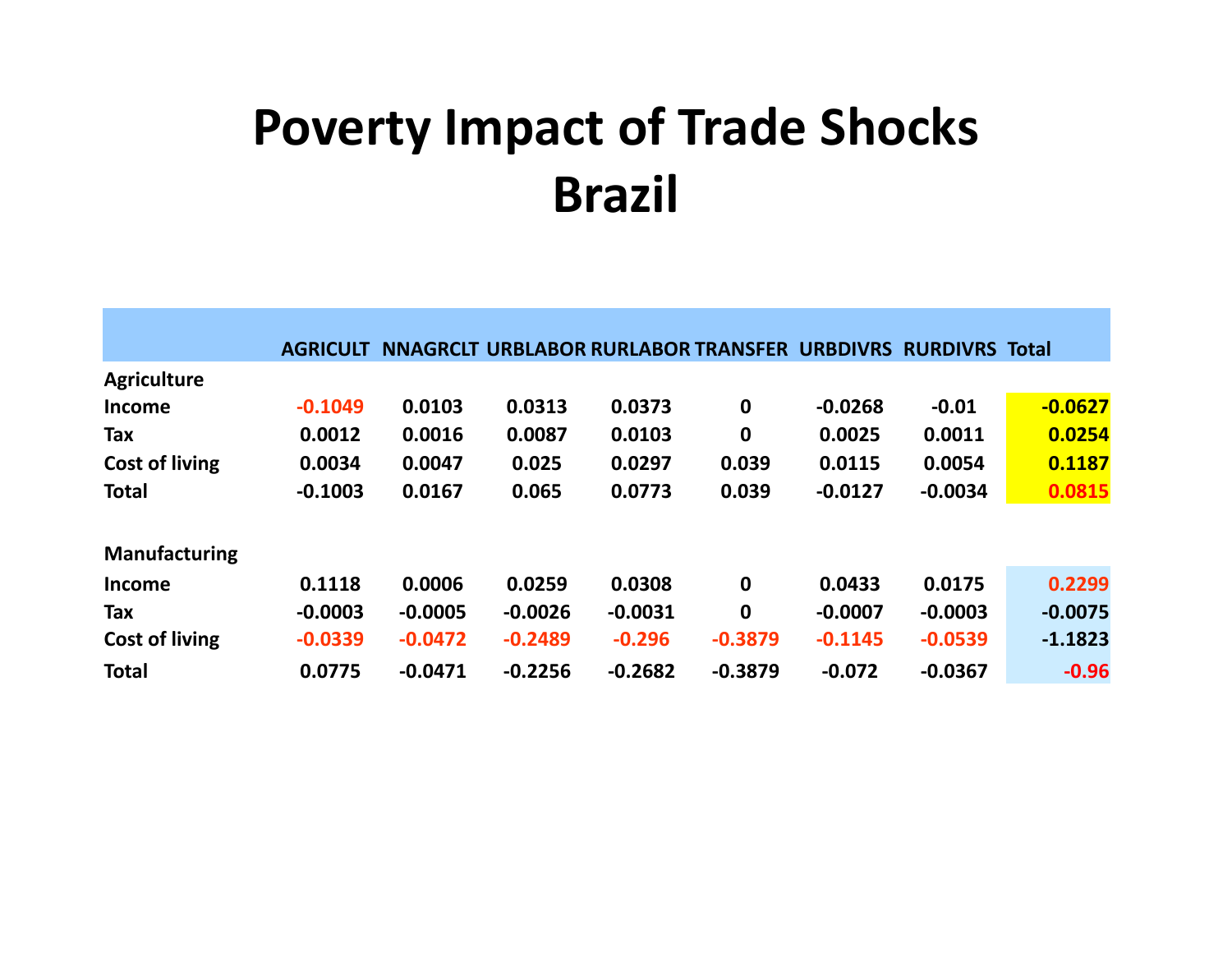# **Earnings vs. Cost of Living**

#### **Agricultural Goods Trade Improvements**

Additional earnings in Agriculture reduce poverty, earnings in other categories (wages) decline.

**Positive Net Earnings Response**

Increased export demand causes real prices for consumption bundle of people around the 2\$ poverty line to rise

**Negative Cost of Living Response**

**Manufactured Goods Trade Improvements**

Earnings in all categories are reduced.

**Negative Earnings Response**

Prices increase because of boost to manufacturing, but broad enough to raise income faster, prices of imports fall.

**Positive Net Cost of Living Response**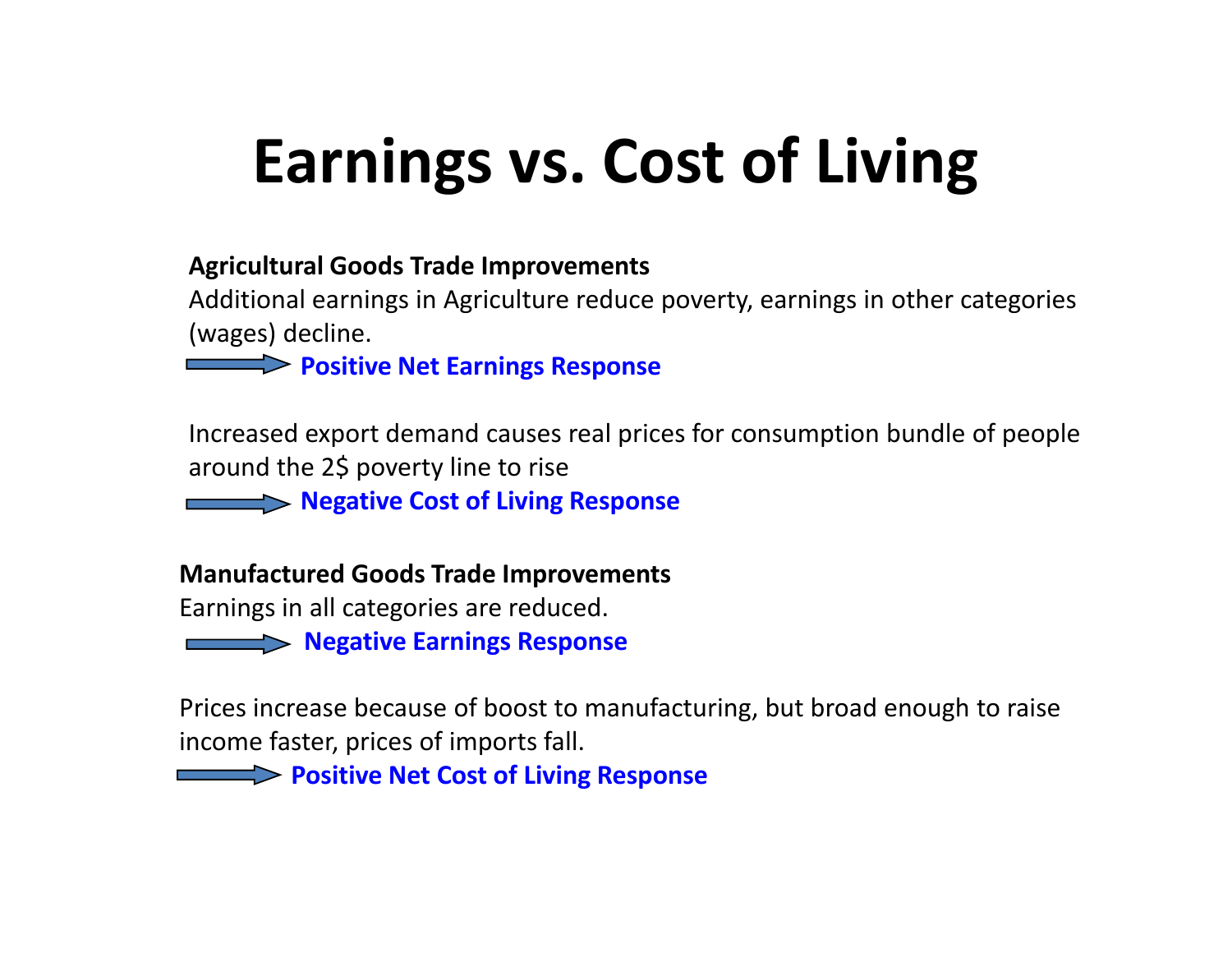# Summary and Conclusions

|            | <b>Brazil</b> | Vietnam |
|------------|---------------|---------|
| AMS(AG)    |               |         |
| AMS(MNFCS) |               |         |

**Targeted technology improvement can have negative impact on poverty rates – earnings and cost dimension**

**Depends on the structure of the economy (share and reduction of unskilled wages made the difference)**